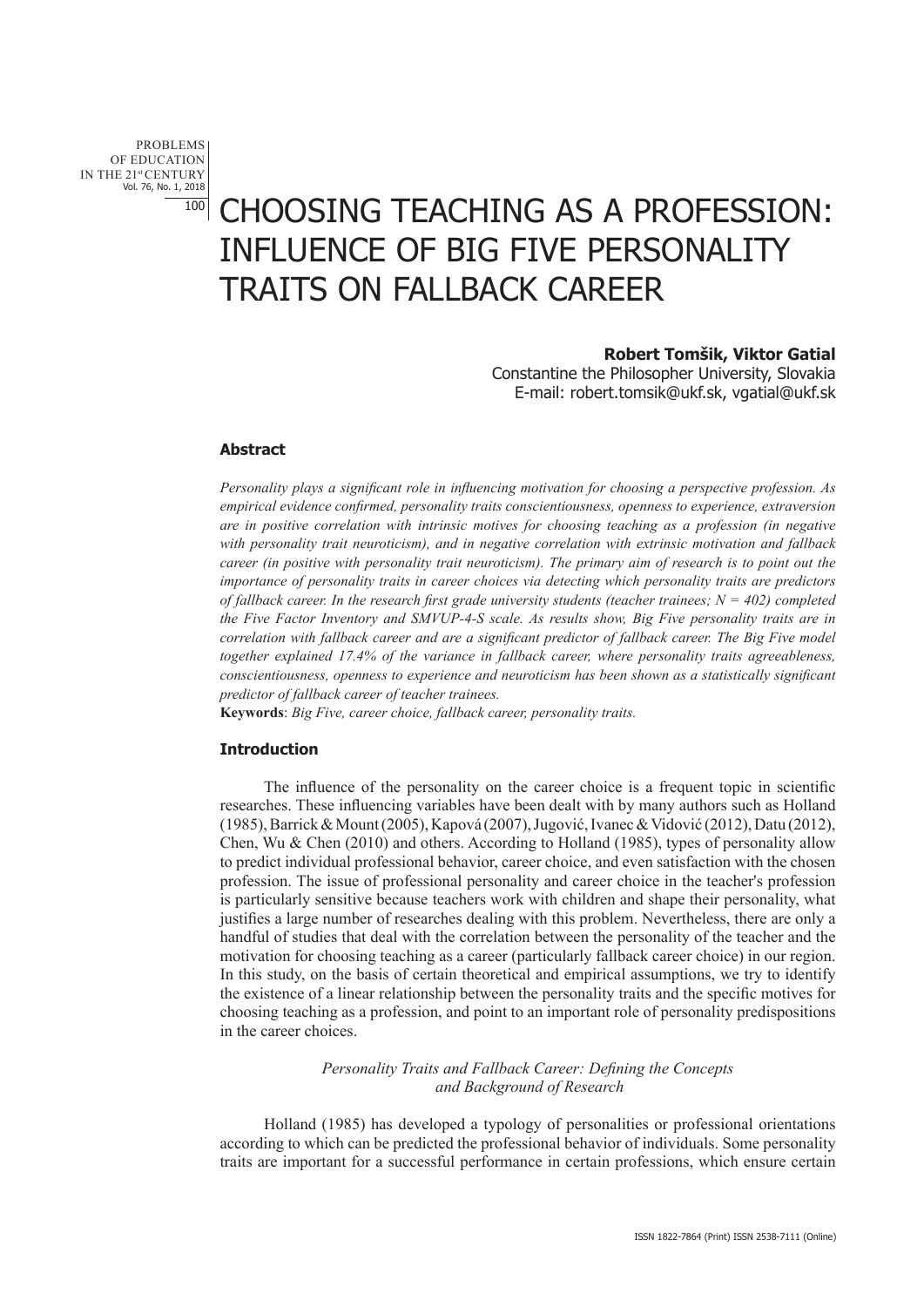**PROBLEMS** OF EDUCATION IN THE 21st CENTURY Vol. 76, No. 1, 2018  $101$ 

consistency in the behavior of individuals in different situations (Kapová, 2007). An instructive classification of the personality characteristics of the teacher is given by Kasáčová (2004). However, the author states that personality characteristics do not have a permanent and unchangeable condition. Many of them can continue to develop during the study process. Kasáčová (2004) differentiates the personal (intrapersonal and interpersonal), social and ethical characteristics of teacher personality. The author determines the following factors as the most important personality characteristics of the teacher:

- Personal:
- a) Intrapersonal: self-confidence, creativity, purposefulness, responsibility, emotional stability.
- b) Interpersonal: patience, flexibility, sophistication, persuasiveness, consciousness, optimism, foresight.
- Social: communicativeness, sociability, tolerance, accepting others, empathy, respect for others, agreeableness, affiliation, sense of humor, consideration, justice, love for children, prosociality.
- Ethical: altruism, congruence, honesty, straightness.

Based on these personnel requirements for the teaching profession can be deduced that individuals with these characteristics have stronger intrinsic and altruistic career choices, while individuals who do not have these characteristics are, as stated by Watt & Richardson (2006), oriented against the profession because their personality characteristics do not correspond to the nature of the profession (Tomšik, 2016a).

Currently there are many studies dealing with the problematic of motivation for choosing teaching profession (e.g. Jugović, Ivanec & Vidović, 2012; Şahin, 2014; Watt & Richardson, 2006), but there are only a handful of studies that deal with the motivation for choosing teaching profession in relation to personality characteristics (Emmerich, Rock & Trapani, 2006; Tomšik, 2016c). The fact that only a few studies focused on the correlation or influence of personality traits on the motivation for choosing teaching profession results from the difficulty of realizing the research and the absence of a research tool that would find a global motivation for the choice of profession (e.g. internal, external). A large majority of existing studies have identified the relationship between personality traits and specific interests related to a particular profession or to the general interests (e.g. Chen, Wu & Chen, 2010; Barrick & Mount, 2005; Holland, 1985; Larson, Rottinghaus & Borgenl, 2002; Tokar, Fischer & Subich, 1998; etc.).

Nevertheless, even on the basis of these results, it is possible to predict the direction of the hypotheses on relation between personality traits and motivation for choosing teaching profession. By summarizing the theoretical basis and empirical evidences mentioned above, the following generalizations and assumptions can be deduced: it can be expected that internal and socially beneficial values (intrinsic and altruistic motivation) are associated with higher scores of extraversion, openness, consciousness and agreeableness. Some research evidence suggests that neuroticism could be related to the external aspects of motivation and fallback career, but so far, research does not allow clear predictions. Consciousness is not conceptually related to the specific professional requirements of the teacher's profession but is consistently the most promising dimension of overall performance and job satisfaction (Barrick & Mount, 2005; Judge, Heller & Mount, 2002). To this day, there is only one research that deals with the relationship between the personality traits (NEO-FFI) and the motivation for choosing a teaching profession on the sample of teacher trainees' students, namely Jugović, Ivanec & Vidović (2012). The study was released in Croatia and presents the results that are based on standardized research tools. In the research the FIT-Choice scale was used to determine the motivation for choosing teaching as a profession and NEO-FFI for determining personality traits. There were 374 respondents involved into the research, teacher trainee students of three Croatian universities. Confirming the factors using factor analysis in the Croatian version of the FIT-Choice tool, the results of the research reached a higher, more sophisticated level. The research results show that extraversion and agreeableness were important predictors of intrinsic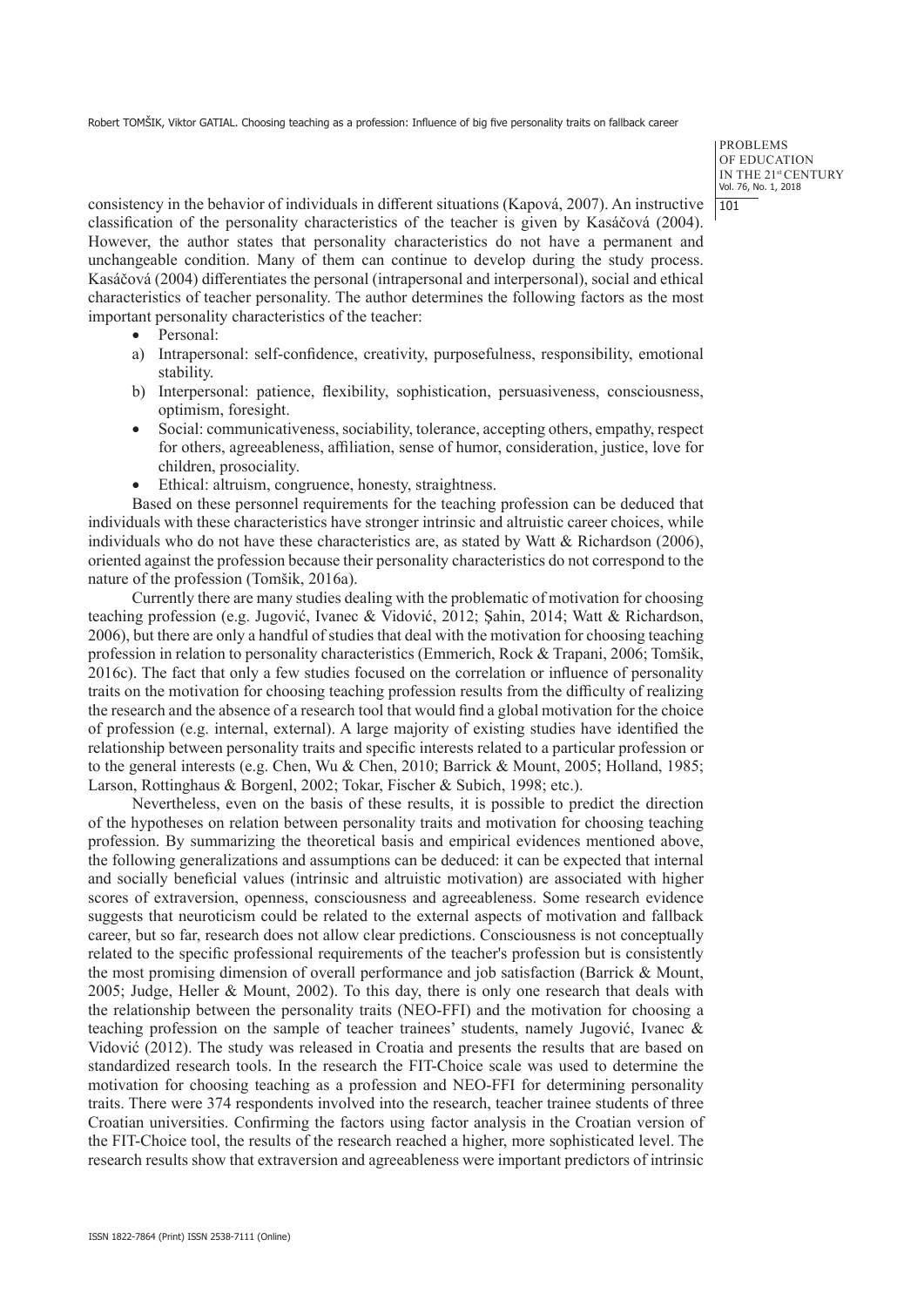PROBLEMS OF EDUCATION IN THE 21st CENTURY Vol. 76, No. 1, 2018 102

motivation for choosing teaching as a profession, but also satisfaction with the choice of this profession. Personality trait extraversion also predicted capabilities and experience, while agreeableness was positively correlated with the altruistic types of motives. Neuroticism has been in a negative relationship with the mentioned types of motives for choosing teaching as a profession.

The specific motive for choosing teaching profession is a fallback career. This motive is characterized as an alternative choice of profession, or it can be defined as a second occupational choice, if one of the first choices of the profession is for some reasons unavailable. Because of today's volatile labor market and large job offer, many university students often choose teaching as an alternative profession for various reasons (university availability, failure to access to other study programs, easier access to teaching study programs etc.). However, the alternative career choice has a hidden motive that could be included in other categories of motives (extrinsic, altruistic or even intrinsic). In most studies this motive is categorized as an extrinsic motive (Şahin, 2014), nevertheless Tomšik & Verešová (2016) consider it as a separate category of motive, precisely because the hidden motives behind fallback career not always must be conditioned to external influences.

In the aforementioned research (Jugović, Ivanec & Vidović, 2012) fallback career was in negative correlation with the personality traits extraversion  $(r = -110)$ , agreeableness  $(r = -220)$ and conscientiousness  $(r = -0.210)$ . In the research a prediction model was also analyzed, where the lack of the personality traits agreeableness and conscientiousness predicts fallback career  $(R<sup>2</sup> = .074$ , a linear regression relation was negative).

Based on the results of this research and the theoretical assumptions given above, it was assumed that there is a negative correlation between the fallback career and the personality traits of conscientiousness  $(H_1)$ , openness to experience  $(H_2)$ , extraversion  $(H_3)$  and agreeableness  $(H_4)$ , and the positive relationship between the fallback career and the personality trait neuroticism  $(H<sub>5</sub>)$ . The last hypothesis  $(H<sub>6</sub>)$  assumes that personality affects the choice of profession, which means that Big Five personality traits will be the predictors of fallback career.

## **Methodology of Research**

#### *General Characteristics*

The aim of research is to point out the importance of personality traits in career choices by measuring influence of personality on fallback career. This aim involves measuring the correlation between variables (personality traits and fallback career) and measuring which personality traits are predictors of fallback career. In order to confirm the defined hypotheses, it was decided to carry out quantitative oriented research, which allows the support of previous theoretical and empirical assumptions using statistical analyzes.

To obtain information about students' personality structures and motives for choosing teaching as a profession, standardized and validated research tools were chosen (questionnaires, paper form). The whole research tool consists of two full questionnaires for the measurement of research variables and one questionnaire for the detection of demographic information of participants. Participants submitted questionnaires with consent to the processing of data. All questionnaires were anonymous. Data was collected by psychologists at Slovak universities. Participants had 45 minutes to complete the questionnaires.

The final version of the research tool was elaborated and piloted in March – April 2016. Data were collected in September – November 2016. In December 2016 data were processed and analyzed.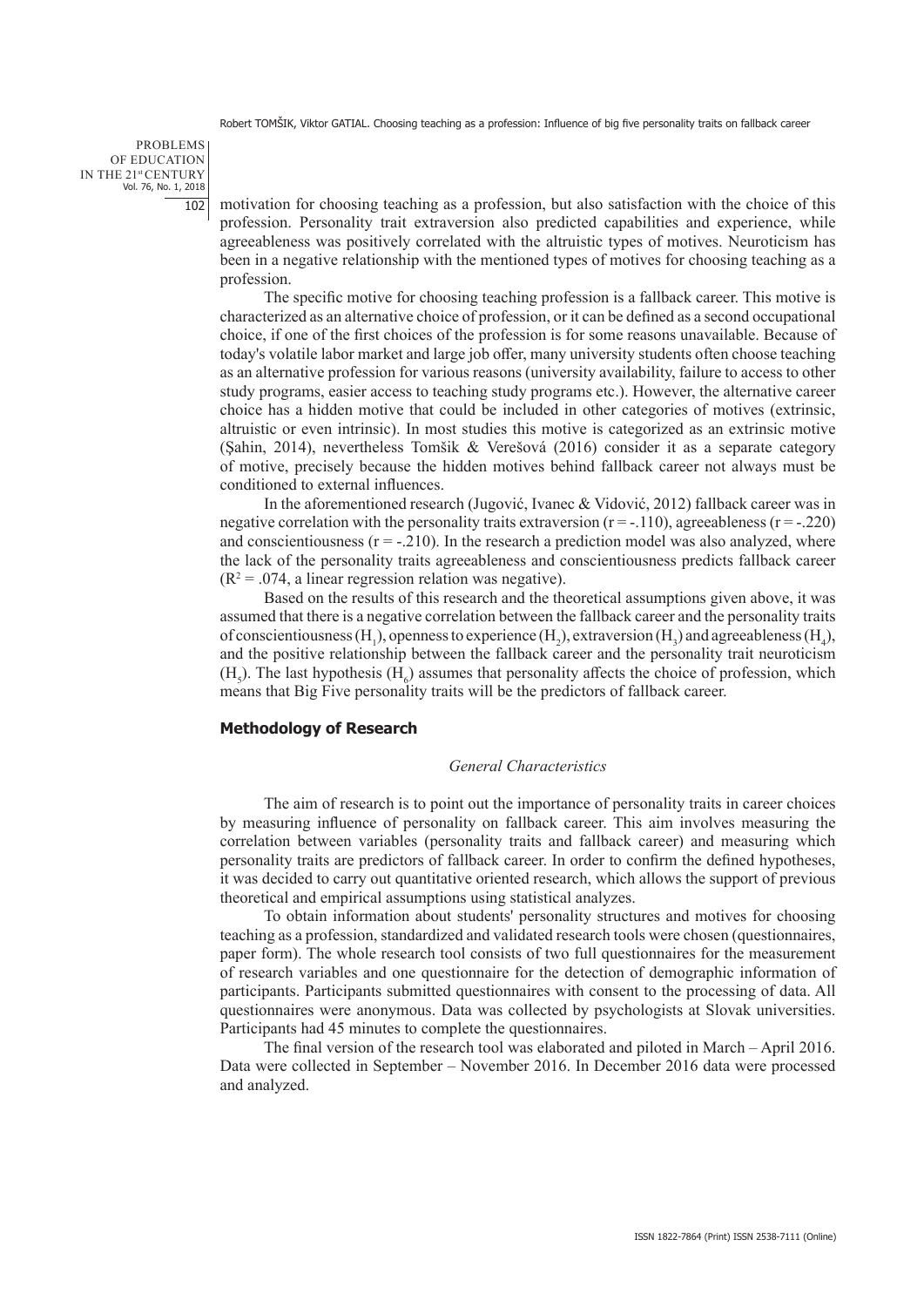#### *Sample of Research*

PROBLEMS OF EDUCATION IN THE 21st CENTURY Vol. 76, No. 1, 2018  $103$ 

The research sample consists of students of the Slovak universities (Catholic University Ružomberok, Comenius University, Constantine the Philosopher University, DTI University, Matej Bel University, University of Prešov, University of Trnava, University of Žilina) from all regions of Slovak republic (Nitra, Bratislava, Banská Bystrica, Prešov, Trenčín, Trnava and Žilina). In total 402 students of the first year of bachelor studies were involved in the research (teacher trainees). A research sample consists of 119 male and 266 female respondents (17 uncategorized), with an average age of 20.50 years.

In the academic year 2015/2016, around 3300 adolescents were admitted to the first year. According to the approximation of Morgan and Krejcie (as cited in Tomšik, 2017), at least 346 respondents must be included in the set, with a percentage distribution corresponding to the size of the basic set in each region. During research 500 questionnaires were distributed, which means that the return of the questionnaires was 80.40%. This means that criterion of Morgan and Krejcie approximation is fulfilled. The choice of first year students was based on the assumption that there was primary motivation for choosing teaching as a career. Primary motivation of students of higher grades might be modified due to other factors.

#### *Instrument and Procedures*

NEO Five Factor (NEO-FFI) is a standardized personality inventory that examines a person's Big Five personality traits (openness to experience, conscientiousness, extraversion, agreeableness, and neuroticism). The authors of the NEO-FFI questionnaire are McCrae and Costa (Slovak version by Ruisel & Halama, 2007). Cronbach's alpha of the questionnaire is  $\alpha$ = 0.87 (Ruisel & Halama, 2007). Questionnaire consists of 60 items (Likert type), twelve for each personality dimension:

- • Openness to experience (inventive/curious vs. consistent/cautious). Openness reflects the degree of intellectual curiosity,
- Conscientiousness (efficient/organized vs. easy-going/careless). A tendency to be organized and dependable, show self-discipline, act dutifully, aim for achievement, and prefer planned rather than spontaneous behavior.
- Extraversion (outgoing/energetic vs. solitary/reserved). Energy, positive emotions, surgency, assertiveness, sociability and the tendency to seek stimulation in the company of others, and talkativeness.
- Agreeableness (friendly/compassionate vs. challenging/detached). A tendency to be compassionate and cooperative rather than suspicious and antagonistic towards others.
- Neuroticism (sensitive/nervous vs. secure/confident). The tendency to experience unpleasant emotions easily, such as anger, anxiety, depression, and vulnerability.

For detecting the fallback career of teacher trainees was used the Scale of motivation for choosing teaching profession (SMVUP-4-S) – version for students constructed by Tomšik  $\&$ Verešová (2016). Individual motives of career choices in the SMVUP model were induced in a scale based on empirical and theoretical findings. Existing studies (e.g. Hřebíček, 1995; Jugović, Ivanec & Vidović, 2012; Şahin, 2014; Watt & Richardson, 2006; Young, 1995) indicate three types of motivation for choosing teaching as a career: intrinsic, extrinsic and altruistic. Each category consists of specific motives related to the teaching profession, specifically:

- Intrinsic motivation: interest, self-perception of teaching skills, work potential, previous experience;
- Extrinsic motivation: benefits, income, social status, significant others;
- Altruistic motivation: prosocial behavior, work with children, work with youth.
- Fallback career (alternative choice).

Each of the subscale consists of four items. The score of the respondents can range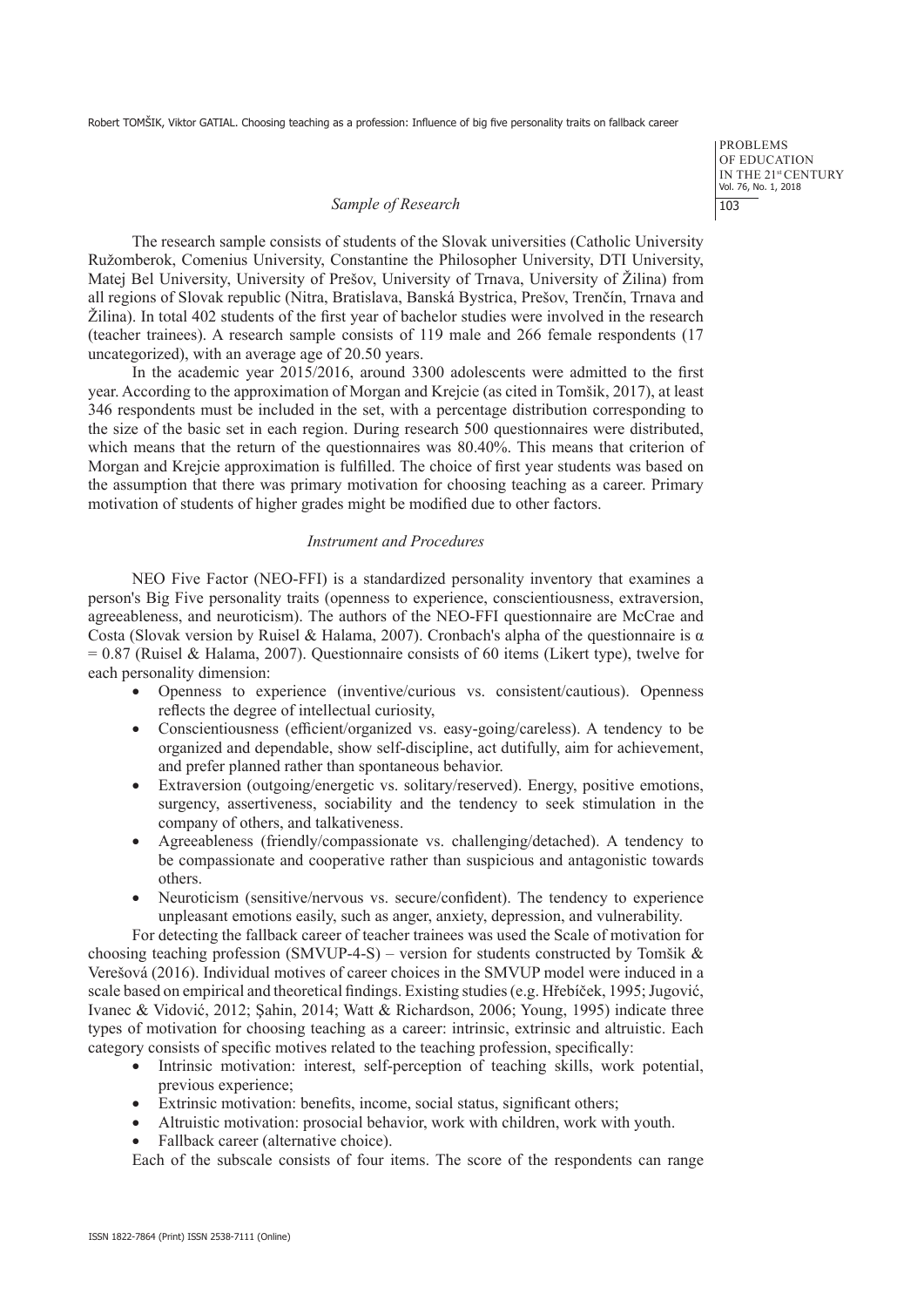PROBLEMS OF EDUCATION IN THE 21st CENTURY Vol. 76, No. 1, 2018 104

from 4 points as a minimum score 20 points as a maximum attainable score. The higher score represents a higher level of motivation factor. Items of the range are in the form of assertions that the respondents answer on a 5-point Likert scale. Cronbach's alpha of scale is  $\alpha$  = .86, while at the subscale alternative career choice is  $\alpha = .75$  (Tomšik & Čerešník 2017).

# *Data Analysis*

For the descriptive and inference data analysis statistical programs SPSS (Statistical Package for Social Science ver. 20) and STAT 13 were used, specifically:

- MCAR test (Little's Missing Completely at Random) was used to verify the missing data.
- To verify the normality of the research data the Kolmogorov-Smirnov test were used.
- To determine the correlation between personality traits and fallback career Pearson coefficient of correlation was used, while Linear regression analysis was used, based on Breusch-Pagan test of homoscedasticity, to determine the statistical prediction.

# **Results of Research**

I

Table 1 presents descriptive statistics of research variables. Observing only the average score, students have reached the highest score in the personality trait conscientiousness (M = 31.82). Approximately one-and-a-half points below were scaled personality traits of extraversion ( $M = 30.14$ ) and agreeableness ( $M = 30.07$ ). The lowest average scores were achieved in personality traits openness ( $M = 27.99$ ) and neuroticism ( $M = 22.28$ ). Compared to the standards presented by Ruisel & Halama (2007) in the handbook, we do not notice significant differences compared to the scores that were measured on our sample. For the age group of individuals aged 15–24, the authors report the following average scores for individual personality traits: neuroticism  $M = 21.87$ ; extraversion  $M = 30.05$ ; openness to experience M  $= 29.45$ ; agreeableness M = 29.69 and conscientiousness M = 29.45. The biggest differences are in personality traits openness to experience and conscientiousness, where students of our research sample have reached about one point higher scores compared to norms. Average score of variable fallback career is  $M = 8.796$ , which is compared to the median ( $Md = 12$ ) satisfying result.

| <b>Variables</b>       | N   | <b>MIN</b> | <b>MAX</b> | M     | <b>SD</b> | S       | C       |
|------------------------|-----|------------|------------|-------|-----------|---------|---------|
| Neuroticism            | 402 | .00        | 43.00      | 22.28 | 8.077     | .000    | $-120$  |
| Extraversion           | 402 | 5.00       | 45.00      | 30.14 | 6.538     | $-.297$ | .103    |
| Openness to Experience | 402 | 4.00       | 46.00      | 27.99 | 6.070     | .246    | .137    |
| Agreeableness          | 402 | 16.00      | 46.00      | 30.07 | 6.421     | .235    | $-.742$ |
| Conscientiousness      | 402 | 13.00      | 48.00      | 31.82 | 6.736     | .109    | $-217$  |
| <b>Fallback Career</b> | 402 | 4.00       | 20.00      | 8.796 | 4.143     | .401    | $-.958$ |

# **Table 1. Descriptive statistics of research variables.**

\*Note: N- number; M- mean; MIN- minimum score; MAX- maximum score; SEM- standard error of the mean; SD- standard deviation; S– skewness; C– kurtosis.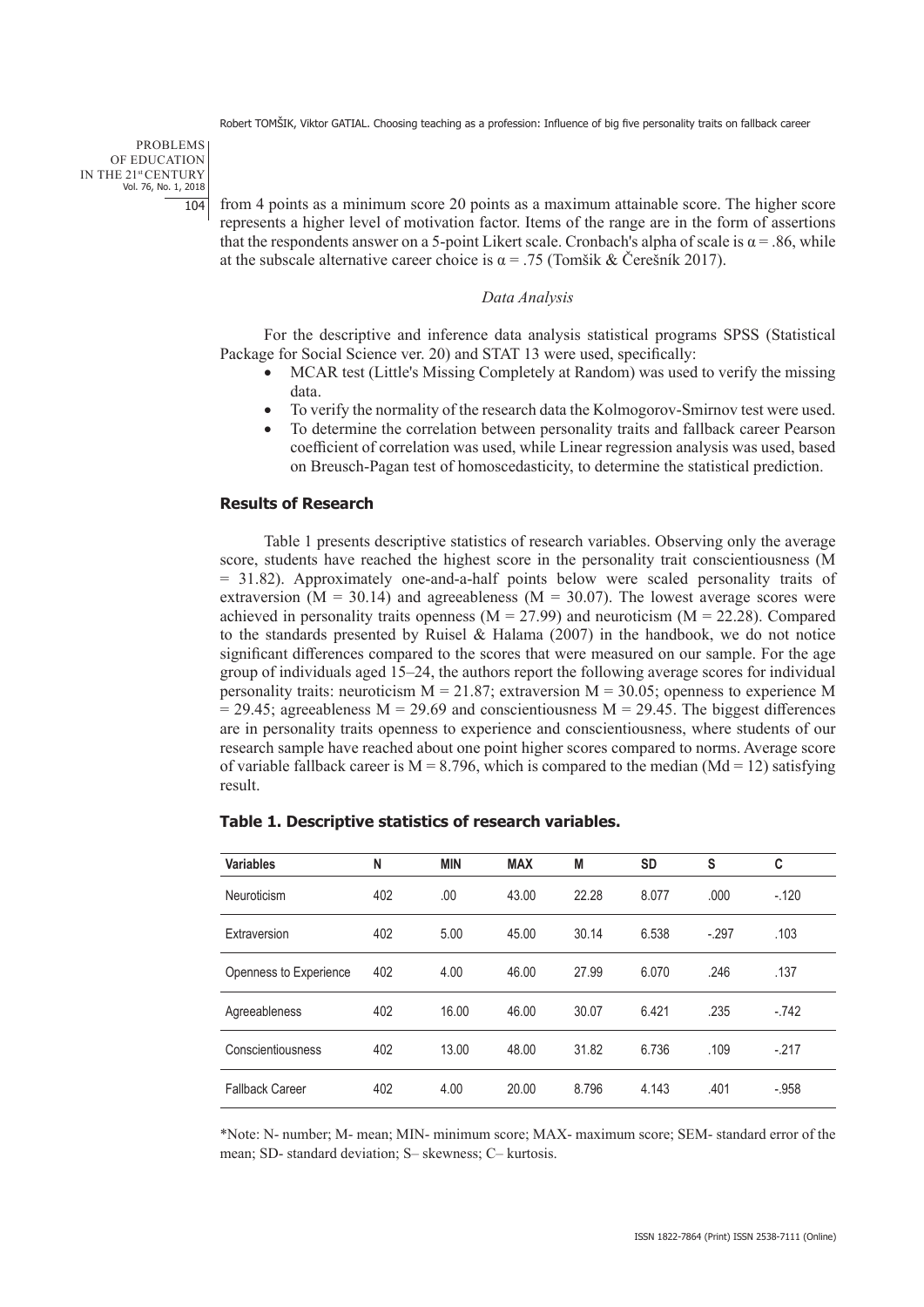#### PROBLEMS OF EDUCATION IN THE 21st CENTURY Vol. 76, No. 1, 2018 105

Table 2 summarizes correlations between fallback career and Big Five personality traits. The results show that significant correlations were obtained between fallback career and all Big Five personality traits, specifically: negative linear correlation with personality traits conscientiousness ( $r = -0.322$ ,  $p < 0.001$ ), agreeableness ( $r = -0.316$ ,  $p < 0.001$ ), openness to experience (r = -.206, p < .001) and extraversion (r = -.270, p < .001). Between fallback and personality trait neuroticism were obtained positive linear correlation  $(r = -.238, p < .001)$ .

| <b>Variables</b>       | $\mathbf{2}$ | 3                    | 4                    | 5        | 6                    |
|------------------------|--------------|----------------------|----------------------|----------|----------------------|
| <b>Fallback Career</b> | .238"        | $-.270"$             | $-.206"$             | $-.316"$ | $-.322"$             |
| Neuroticism            | 4            | $-442$ <sup>**</sup> | $-143"$              | $-198"$  | $-.234"$             |
| Extraversion           |              | 4                    | $.207$ <sup>**</sup> | .385"    | $.341$ <sup>**</sup> |
| Openness to Experience |              |                      |                      | .133"    | .194"                |
| Agreeableness          |              |                      |                      | 1        | .390**               |
| Conscientiousness      |              |                      |                      |          |                      |

**Table 2. Correlation between fallback career and Big Five personality traits.**

\*Note: r– Pearson correlation coefficient; p– level of statistics significance; \*\*.– correlation is significant at .010 level.

Homoscedasticity of data was confirmed by Breusch-Pagan test ( $\chi^2 = 8.220$ ; p = .145). Results of linear regression analysis show that independent variables when pulled together significantly predicted fallback career of the participants (F  $(5, 396) = 17.863$ , p < .0001). The value of  $\mathbb{R}^2$  (adjusted) = .174 indicated that the personality traits accounted for 17.40% of the total variance in fallback career (Table 3).

# **Table 3. Linear regression analysis.**

| Predictor                   | <b>Dependent</b><br>Variable | R    | R <sup>2</sup> | Adjusted $R^2$ $\beta$ |         | Standard-<br>ized $\beta$ | F      | р      |
|-----------------------------|------------------------------|------|----------------|------------------------|---------|---------------------------|--------|--------|
| Neuroticism                 |                              | .429 | .184           | .174                   | .059    | .115                      | 17.864 | < 0.01 |
| Extraversion                |                              |      |                |                        | $-.040$ | $-.064$                   |        |        |
| Openness to Experi-<br>ence | Career                       |      |                |                        | $-.080$ | $-117$                    |        |        |
| Agreeableness               |                              |      |                |                        | $-.118$ | $-183$                    |        |        |
| Conscientiousness           | Fallback                     |      |                |                        | $-.110$ | $-.179$                   |        |        |

\*Note: R– multiple correlation coefficient; R<sup>2</sup>– coefficient of determination; β– Beta coefficient; F– F ratio; p– level of statistics significance.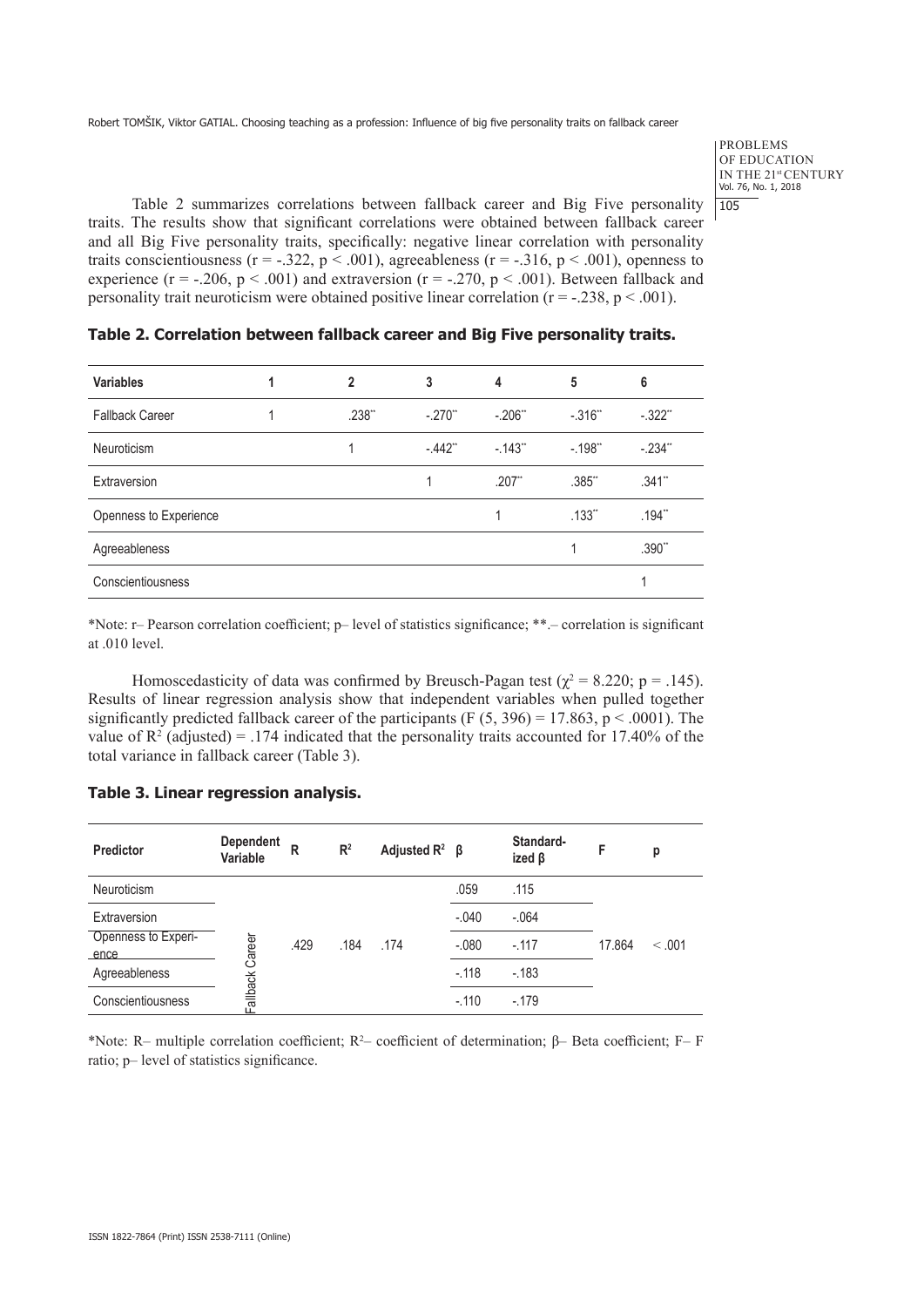PROBLEMS OF EDUCATION IN THE 21st CENTURY Vol. 76, No. 1, 2018 106

# **Discussion**

The aim of the research was to point out the importance of personality traits in the career choices among teacher training students. This aim was realized by detecting the correlation and prediction between the key research variables on a sample of teacher training students. Research has identified significant correlations between Big Five personality traits and the motivation of choosing teaching as a career, namely fallback career. Despite the fact that all of the required personality traits for the successful performance of the teacher's profession are not implemented in the Big Five model, in relation to SMVUP-4-S model successfully explains reality. Students with the lack of personality trait openness to experience, agreeableness, conscientiousness and extraversion, which are also important factors for the successful performance (not only) in the teaching profession, more often choose the teaching profession as a substitute solution. Due to the fact that between these personality traits and the fallback career variable were found the significant correlations, hypothesis  $H_1$ – $H_5$  were supported. Another research goal was to find out whether personality traits are predictors of fallback career. Based on the results of regression analysis hypothesis  $H<sub>k</sub>$  was supported. Personality traits are a good predictor of fallback career, specifically personality traits as openness to experience, conscientiousness and agreeableness have a negative impact on fallback career (they are declining fallback career) while personality trait neuroticism has a positive impact on a fallback career (neuroticism increases the fallback career). Although we found only one research with similar research problem, results were also supported by research findings from other authors such as Jugović, Ivanec & Vidović (2012) who also found out that personality traits are predictors of career choices among teacher training students. However, Jugovic, Ivanec & Vidović (2012) research was carried out on a sample of Croatian students, where the percentage of variability was significantly lower (7.4%) compared to the variability of this research sample (17.4%).

The results of the analysis confirmed the theoretical assumptions and confirmed the empirical facts of the previous authors (e.g. Holland, 1985; Şahin, 2014; Watt & Richardson, 2006; etc.). According to the theoretical backgrounds, each personality structure is predestined and directed to a certain profession, and the intrinsic motivation attuned individually to the specific professions. In particular, in the teaching profession, intrinsic and altruistic motivation leads to better learning outcomes, higher satisfaction with the choice of profession and a more active approach to work activities as well as engagement at work (Barrick & Mount, 2005). These facts were also confirmed by research, specifically extraverts are more likely to report job satisfaction than individuals low in extraversion (Cropanzano, Janes, & Konovsky, 1993; Tokar & Subich, 1997), but have additionally shown that agreeableness is an important predictor of satisfaction with the specific career choice of becoming a teacher, while extrinsic motivation repudiates individuals from choosing a profession that is not in compliance with their personal predispositions and inner convictions (Watt & Richardson, 2006). Here comes the tendency to choose profession under the influence of fallback career. These individuals have lower scores of personality dimensions conscientiousness and openness to experience (Jugović, Ivanec & Vidović, 2012). These individuals also show higher score of neuroticism, where we consider this feature to be unpleasant in the teacher's profession, given that the teacher should be an emotionally stable personality to effectively manage work-related stress and problems.

The results of this research can be implemented in the theory of pedagogy and teacher development and deepen the knowledge of the teaching personality. It has been pointed out that personal characteristics are important in career choice, and it is important to pay attention to these qualities even before the beginning of the study through an admission procedure, which should encompass not only an analysis of previous school success but also an analysis of personality predispositions and motivation of choosing a teaching profession. Such a selection of students can allow further work during a research with students whose personality characteristics and motivating factors corresponded to the content of a profession.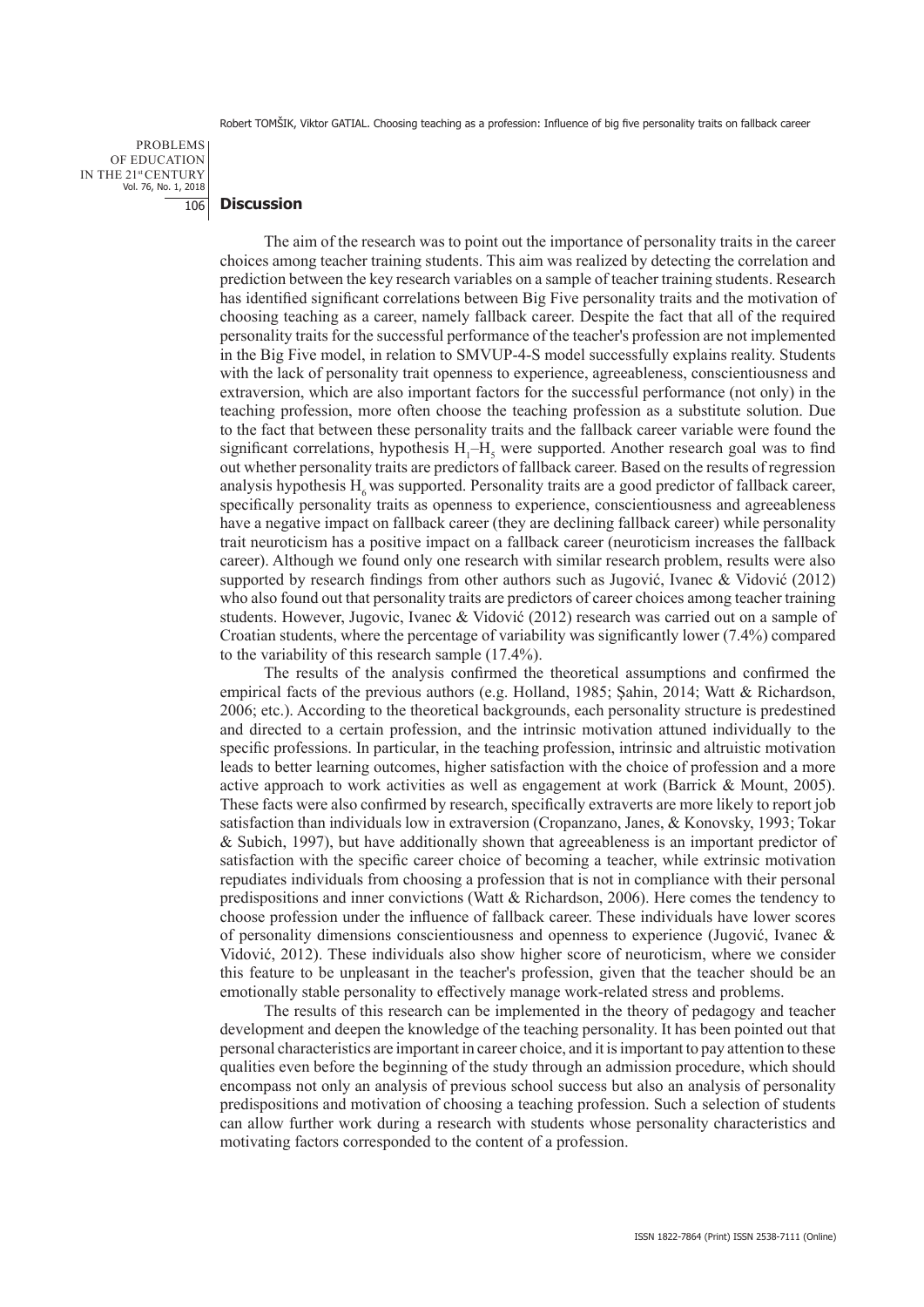#### **Conclusions**

PROBLEMS OF EDUCATION IN THE 21st CENTURY Vol. 76, No. 1, 2018 107

Research has found that personality traits (Big Five) are predictors of motivation for the choice of the teaching profession, particularly students with high scores of neuroticism and low score of openness to experience agreeableness and conscientiousness choose the professions under the influence of fallback career.

From the results of the descriptive statistics, it was found that approximately 15% of the participants had chosen the profession under the influence of fallback career. To reduce the number of these candidates, it is necessary to implement the diagnosis of personality traits, and in particular the motivation for choosing teaching as a profession would allow the selection of students with intrinsic and altruistic motivation to teach, which are considered to be the pillars of successful exercise of a profession. Despite the fact that students are admitted to teacher training study programs regardless of their personal characteristics, the subjects that develop these characteristics should be implemented in the education system (e.g. self-confidence, patience, flexibility, persuasiveness, conscientiousness, sociability, tolerance, altruism and others), because the personality traits are variable in a certain way and can be developed to a certain extent.

Based on this, it is possible to determine the implications for further investigation of this issue. It is necessary to observe (on the basis of the longitudinal type of research) whether during the study and practice of the students (primarily those who have chosen profession under the influences of external motives and fallback career) is changing their personality structure (whether some personality dimensions are increasing and to what extent), consequently, whether this change is sufficient for the successful performance of the teaching profession. This longitudinal research should be more comprehensive and should include all motivating factors for choosing teaching as a profession (intrinsic, altruistic and extrinsic) as well as the professional characteristics of the teachers that are not included in the Big Five model.

# **Acknowledgements**

This research was supported by the project UGAV/18/2018 Moderate Impact of Parenting Styles and NEO-FFI Personality Dimensions on Motivation for Choosing Teaching as a Profession.

# **References**

- Barrick, M. R., & Mount, M. K. (2005). Yes, Personality Matters: Moving on to More Important Matters. *Human Performance*, *18* (4), 359-372.
- Cropanzano, R., James, K., & Konovsky, M. A. (1993). Dispositional Affectivity as a Predictor of Work Attitudes and Job Performance. *Journal of Organizational Behavior*, *14*, 595-606.
- Datu, J. A. D. (2012). Personality traits and paternal parenting style as predictive factors of career choice. *Academic Research International*, *3* (1), 118-124.
- Emmerich, W., Rock, D. A., & Trapani, C. S. (2006). Personality in relation to occupational outcomes among established teachers. *Journal of Research in Personality*, *40*, 501-528.
- Holland, J. L. (1985). *Vocational preference inventory manual*. Odessa: Psychological Assessment Resources.
- Chen, S. C., Wu, M. C., & Chen, C. H. (2010). Employee's personality traits, work motivation and innovative behavior in marine tourism industry. *Journal of Service Science & Management, 3* (2), 198-205.
- Judge, T. A., Heller, D., & Mount, M. K. (2002). Five-factor model of personality and job satisfaction: A meta-analysis. *Journal of Applied Psychology*, *87* (3), 395-404.
- Jugović, I., Ivanec, T. P., & Vidović, V. V. (2012). Motivation and personality of preservice teachers in Croatia. *Asia-Pacific Journal of Teacher Education*, *40* (3), 271-287.